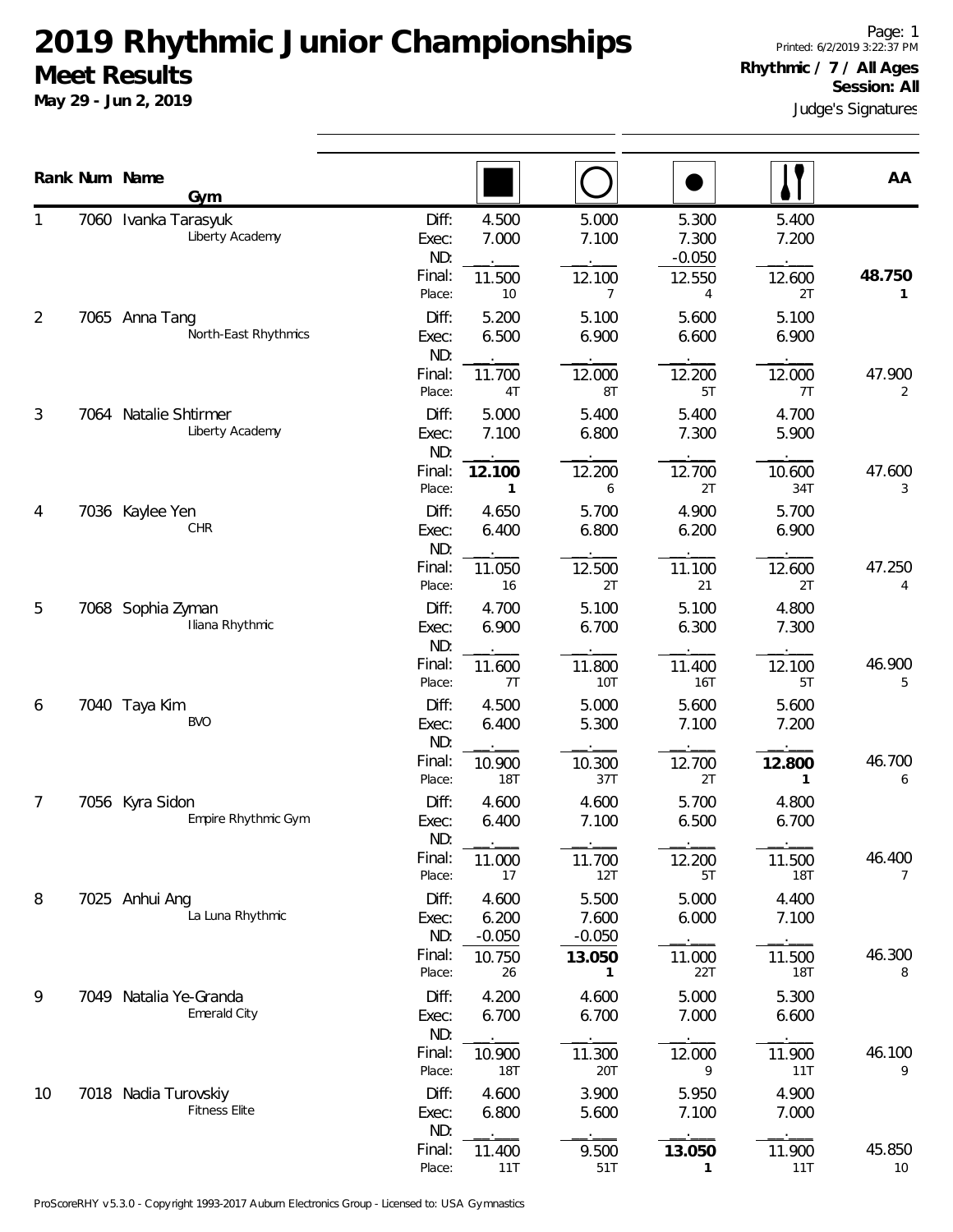|     |      | Rank Num Name<br>Gym                         |                       |                            |                            |                |                | AA                          |
|-----|------|----------------------------------------------|-----------------------|----------------------------|----------------------------|----------------|----------------|-----------------------------|
| 11  | 7035 | Lauren Cao<br><b>RHD</b>                     | Diff:<br>Exec:<br>ND: | 4.900<br>6.700             | 5.400<br>6.900             | 4.400<br>5.600 | 5.350<br>6.400 |                             |
|     |      |                                              | Final:<br>Place:      | 11.600<br>7T               | 12.300<br>4                | 10.000<br>47T  | 11.750<br>15   | 45.650<br>11                |
| 12  |      | 7002 Jodie Chen<br>North-East Rhythmics      | Diff:<br>Exec:<br>ND: | 4.900<br>7.000             | 4.600<br>6.200<br>$-0.050$ | 4.800<br>7.300 | 4.500<br>6.300 |                             |
|     |      |                                              | Final:<br>Place:      | 11.900<br>2T               | 10.750<br>28T              | 12.100<br>7T   | 10.800<br>28T  | 45.550<br>$12 \overline{ }$ |
| 13  |      | 7016 Kasey Chang<br>Rhythmic Olympica        | Diff:<br>Exec:<br>ND: | 4.800<br>6.900             | 5.500<br>6.500             | 5.200<br>4.500 | 5.600<br>6.200 |                             |
|     |      |                                              | Final:<br>Place:      | 11.700<br>4T               | 12.000<br>8T               | 9.700<br>51    | 11.800<br>14   | 45.200<br>13                |
| 14  |      | 7073 Aiyanna Machkovskaya<br>RAL             | Diff:<br>Exec:<br>ND: | 4.000<br>6.600<br>$-0.050$ | 5.000<br>6.700             | 4.800<br>7.000 | 4.800<br>6.300 |                             |
|     |      |                                              | Final:<br>Place:      | 10.550<br>33               | 11.700<br>12T              | 11.800<br>11T  | 11.100<br>24   | 45.150<br>14                |
| 15T |      | 7048 Taya Svetlov<br>GRACE                   | Diff:<br>Exec:<br>ND: | 4.400<br>6.400             | 5.500<br>6.300             | 4.700<br>5.800 | 5.200<br>6.800 |                             |
|     |      |                                              | Final:<br>Place:      | 10.800<br>24T              | 11.800<br>10T              | 10.500<br>37T  | 12.000<br>7T   | 45.100<br>15T               |
| 15T |      | 7010 Carmel Malka<br>Rhythmic Art            | Diff:<br>Exec:<br>ND: | 5.000<br>6.900             | 5.000<br>6.600             | 4.500<br>6.200 | 4.700<br>6.200 |                             |
|     |      |                                              | Final:<br>Place:      | 11.900<br>2T               | 11.600<br><b>16T</b>       | 10.700<br>34   | 10.900<br>25T  | 45.100<br>15T               |
| 17  |      | 7043 Maria Stadnikova<br>Prima Rhythmic      | Diff:<br>Exec:<br>ND: | 3.900<br>6.500<br>$-0.050$ | 5.400<br>6.300             | 4.450<br>6.800 | 5.300<br>6.400 |                             |
|     |      |                                              | Final:<br>Place:      | 10.350<br>39               | 11.700<br>12T              | 11.250<br>19   | 11.700<br>16   | 45.000<br>17                |
| 18  |      | 7062 Amelia Klohr<br><b>Burlo Gymnastics</b> | Diff:<br>Exec:<br>ND: | 4.800<br>6.500             | 4.700<br>5.600             | 5.000<br>6.700 | 5.250<br>6.300 |                             |
|     |      |                                              | Final:<br>Place:      | 11.300<br>14               | 10.300<br>37T              | 11.700<br>14   | 11.550<br>17   | 44.850<br>18                |
| 19T | 7057 | Katrina Sinkevic<br>Philly Rhythmic          | Diff:<br>Exec:<br>ND: | 4.600<br>6.000             | 4.200<br>6.000             | 5.100<br>6.700 | 4.600<br>7.500 |                             |
|     |      |                                              | Final:<br>Place:      | 10.600<br>30T              | 10.200<br>41               | 11.800<br>11T  | 12.100<br>5T   | 44.700<br>19T               |
| 19T |      | 7080 Aleksia Khilkevich<br>Isadora           | Diff:<br>Exec:<br>ND: | 5.000<br>6.400             | 4.700<br>6.900             | 5.100<br>5.700 | 5.100<br>5.800 |                             |
|     |      |                                              | Final:<br>Place:      | 11.400<br>11T              | 11.600<br><b>16T</b>       | 10.800<br>29T  | 10.900<br>25T  | 44.700<br>19T               |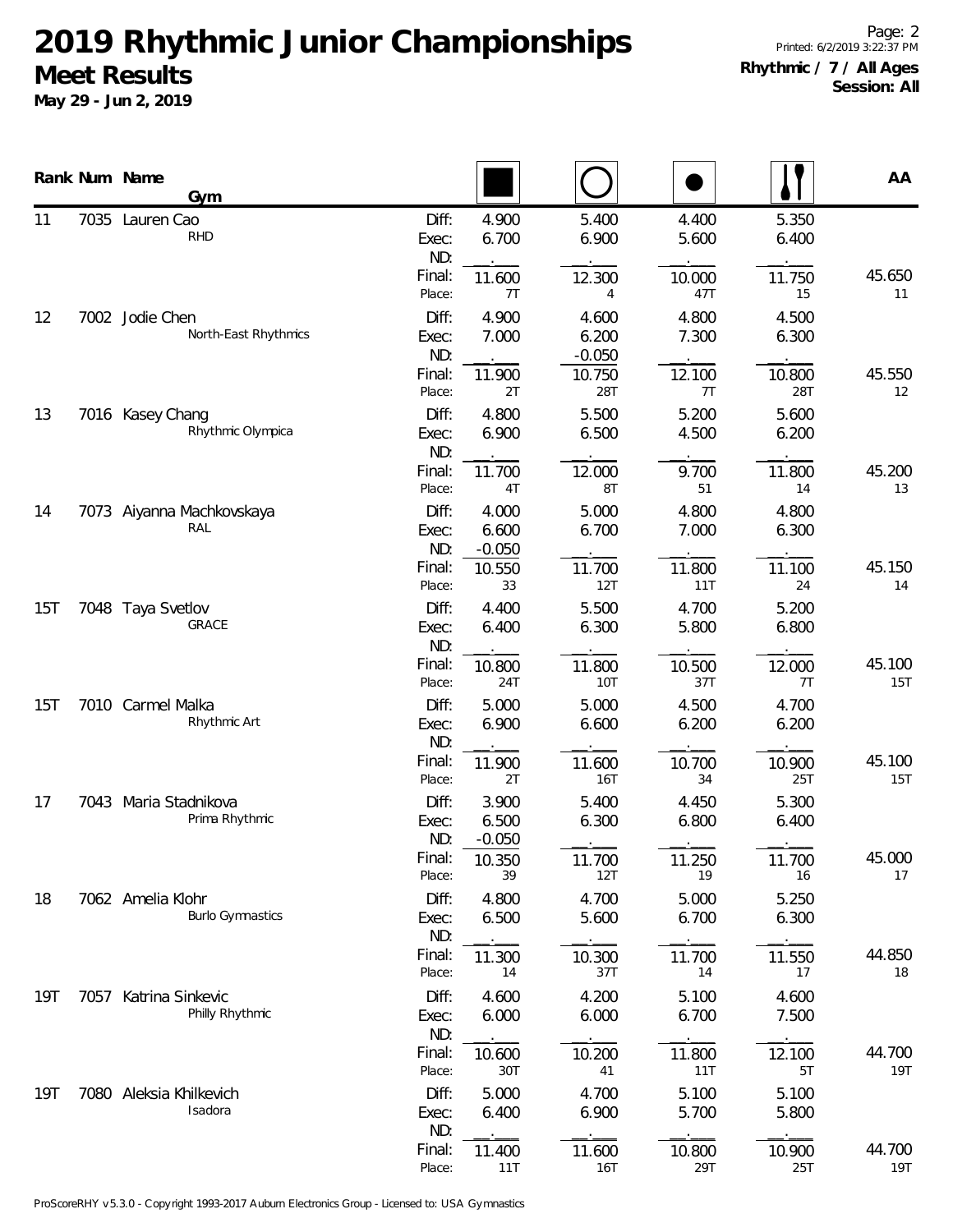|    |      | Rank Num Name<br>Gym                        |                       |                            |                |                |                            | AA           |
|----|------|---------------------------------------------|-----------------------|----------------------------|----------------|----------------|----------------------------|--------------|
| 21 | 7081 | Isabelle Novoseletsky<br>Vitrychenko        | Diff:<br>Exec:<br>ND: | 3.900<br>5.800             | 5.750<br>6.500 | 4.800<br>5.700 | 5.500<br>6.500             |              |
|    |      |                                             | Final:<br>Place:      | 9.700<br>59T               | 12.250<br>5    | 10.500<br>37T  | 12.000<br>7T               | 44.450<br>21 |
| 22 | 7020 | Olivia Nesterenko<br><b>ISRG</b>            | Diff:<br>Exec:<br>ND: | 4.500<br>6.100             | 4.150<br>5.900 | 4.600<br>7.000 | 4.900<br>7.100             |              |
|    |      |                                             | Final:<br>Place:      | 10.600<br>30T              | 10.050<br>45   | 11.600<br>15   | 12.000<br>7T               | 44.250<br>22 |
| 23 | 7053 | Daria Chernyshev<br>CHR                     | Diff:<br>Exec:<br>ND: | 4.450<br>5.600             | 4.700<br>6.500 | 5.400<br>6.700 | 5.100<br>5.800<br>$-0.050$ |              |
|    |      |                                             | Final:<br>Place:      | 10.050<br>46               | 11.200<br>22   | 12.100<br>7T   | 10.850<br>27               | 44.200<br>23 |
| 24 |      | 7030 Sophie Freshwater<br>Liberty Academy   | Diff:<br>Exec:<br>ND: | 4.500<br>6.700             | 4.900<br>6.200 | 4.800<br>6.600 | 4.850<br>5.700<br>$-0.100$ |              |
|    |      |                                             | Final:<br>Place:      | 11.200<br>15               | 11.100<br>23   | 11.400<br>16T  | 10.450<br>40               | 44.150<br>24 |
| 25 |      | 7031 Emily Pereverzev<br>CHR                | Diff:<br>Exec:<br>ND: | 4.500<br>5.600             | 4.800<br>6.700 | 5.200<br>5.800 | 5.050<br>6.200             |              |
|    |      |                                             | Final:<br>Place:      | 10.100<br>41T              | 11.500<br>19   | 11.000<br>22T  | 11.250<br>23               | 43.850<br>25 |
| 26 | 7039 | Michelle Belakh<br>Isadora                  | Diff:<br>Exec:<br>ND: | 4.300<br>5.800             | 5.000<br>6.000 | 4.950<br>5.800 | 5.650<br>6.200             |              |
|    |      |                                             | Final:<br>Place:      | 10.100<br>41T              | 11.000<br>24T  | 10.750<br>33   | 11.850<br>13               | 43.700<br>26 |
| 27 |      | 7050 Izzy Borges<br>CHR                     | Diff:<br>Exec:<br>ND: | 4.900<br>5.700             | 5.100<br>5.900 | 5.600<br>5.800 | 4.700<br>5.900             |              |
|    |      |                                             | Final:<br>Place:      | 10.600<br>30T              | 11.000<br>24T  | 11.400<br>16T  | 10.600<br>34T              | 43.600<br>27 |
| 28 | 7051 | Goda Balsys<br><b>NSR</b>                   | Diff:<br>Exec:<br>ND: | 4.400<br>6.100             | 4.400<br>6.300 | 4.400<br>6.400 | 5.100<br>6.400             |              |
|    |      |                                             | Final:<br>Place:      | 10.500<br>34               | 10.700<br>30   | 10.800<br>29T  | 11.500<br><b>18T</b>       | 43.500<br>28 |
| 29 |      | 7083 Vlada Ishutina<br>IK Gymnastics        | Diff:<br>Exec:<br>ND: | 4.800<br>6.900             | 4.300<br>6.000 | 4.500<br>6.500 | 4.900<br>5.500             |              |
|    |      |                                             | Final:<br>Place:      | 11.700<br>4T               | 10.300<br>37T  | 11.000<br>22T  | 10.400<br>41               | 43.400<br>29 |
| 30 |      | 7047 Sarah Novofastovsky<br>Liberty Academy | Diff:<br>Exec:<br>ND: | 4.000<br>5.800<br>$-0.050$ | 4.850<br>6.800 | 5.000<br>6.000 | 5.100<br>5.700             |              |
|    |      |                                             | Final:<br>Place:      | 9.750<br>57T               | 11.650<br>15   | 11.000<br>22T  | 10.800<br>28T              | 43.200<br>30 |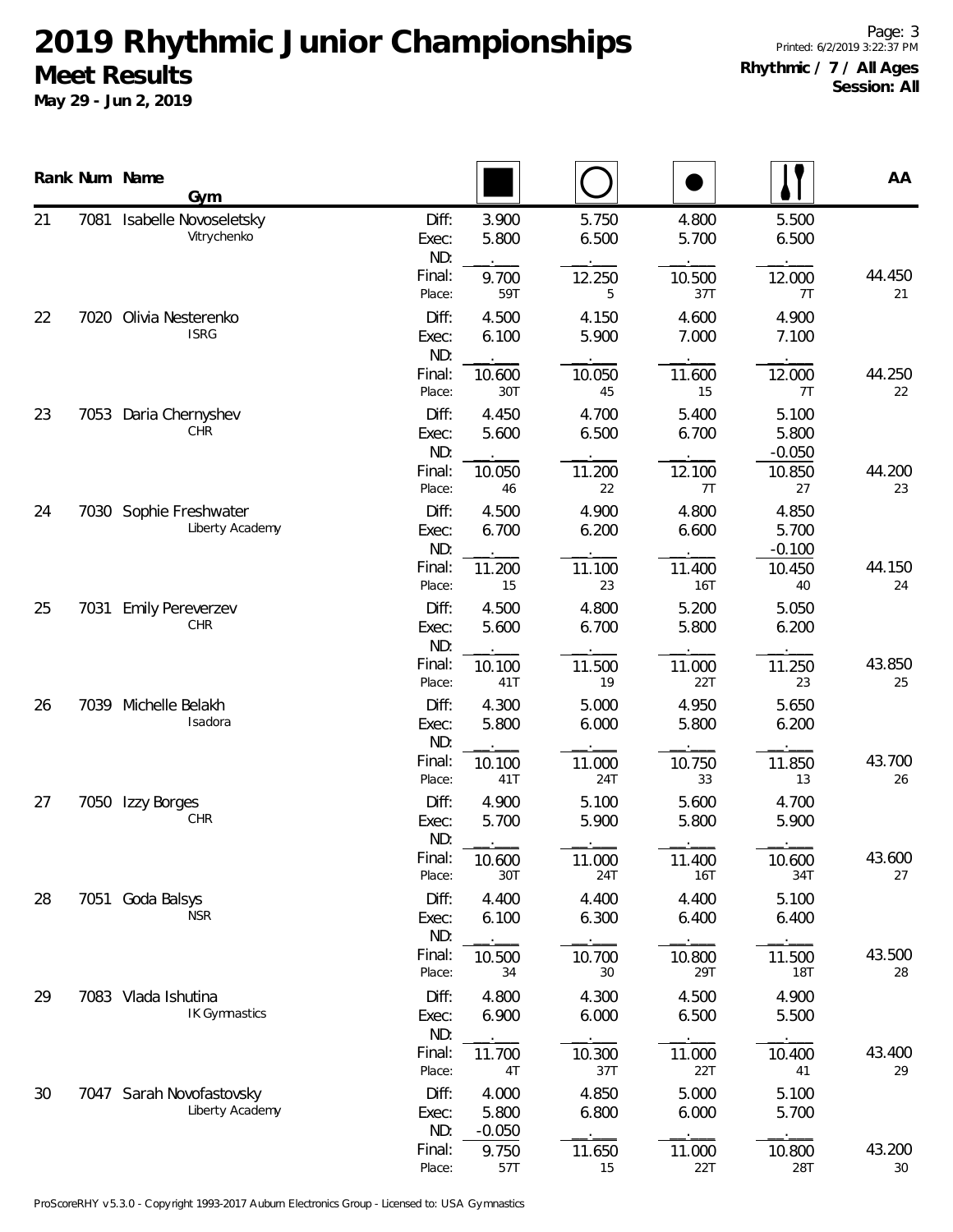|     | Rank Num Name<br>Gym                       |                                                                      |                                  |                                     |                          | AA            |
|-----|--------------------------------------------|----------------------------------------------------------------------|----------------------------------|-------------------------------------|--------------------------|---------------|
| 31  | 7046 Juliet Morales<br>RAL                 | Diff:<br>4.200<br>6.500<br>Exec:<br>ND:<br>Final:<br>10.700          | 4.350<br>6.100<br>10.450         | 4.300<br>5.700<br>$-0.250$<br>9.750 | 5.400<br>6.800<br>12.200 | 43.100        |
| 32  | 7011 Sloan Tyler<br>Philly Rhythmic        | 27T<br>Place:<br>Diff:<br>4.100<br>6.300<br>Exec:<br>ND:             | 35T<br>4.200<br>5.800            | 50<br>4.750<br>7.100<br>$-0.050$    | 4<br>4.700<br>6.100      | 31            |
| 33  | 7005 Alis Shtefiuk                         | Final:<br>10.400<br>36T<br>Place:<br>Diff:<br>4.300                  | 10.000<br>46<br>5.200            | 11.800<br>11T<br>5.300              | 10.800<br>28T<br>4.050   | 43.000<br>32  |
|     | Iliana Rhythmic                            | 6.000<br>Exec:<br>ND:<br>Final:<br>10.300                            | 7.300<br>12.500                  | 5.700<br>11.000                     | 4.600<br>8.650           | 42.450        |
| 34  | 7055 Alina Zaster<br>Liberty Academy       | 40<br>Place:<br>Diff:<br>3.700<br>6.400<br>Exec:<br>ND:              | 2T<br>5.000<br>5.800<br>$-0.050$ | 22T<br>5.200<br>6.000               | 73T<br>4.400<br>5.800    | 33            |
|     |                                            | Final:<br>10.100<br>41T<br>Place:                                    | 10.750<br>28T                    | 11.200<br>20                        | 10.200<br>46T            | 42.250<br>34  |
| 35  | 7058 Deven Tam<br><b>RHD</b>               | Diff:<br>4.400<br>5.600<br>Exec:<br>ND:<br>Final:<br>10.000          | 5.150<br>5.800<br>10.950         | 4.400<br>6.100<br>10.500            | 4.400<br>6.300<br>10.700 | 42.150        |
| 36T | 7038 Sophia Piltser<br>Isadora             | Place:<br>47T<br>Diff:<br>4.700<br>6.900<br>Exec:<br>ND:<br>$-0.050$ | 26<br>3.300<br>5.200             | 37T<br>4.850<br>5.600<br>$-0.050$   | 31T<br>5.250<br>6.100    | 35            |
| 36T | 7012 Natalie Smiarowski                    | Final:<br>11.550<br>Place:<br>9<br>Diff:                             | 8.500<br>67<br>4.300             | 10.400<br>40<br>4.600               | 11.350<br>22<br>4.900    | 41.800<br>36T |
|     | ESCX                                       | 4.300<br>5.700<br>Exec:<br>ND:                                       | 6.000                            | 6.200                               | 5.800                    |               |
|     |                                            | Final:<br>10.000<br>47T<br>Place:                                    | 10.300<br>37T                    | 10.800<br>29T                       | 10.700<br>31T            | 41.800<br>36T |
| 38  | 7014 Elle Carrender<br>Tampa Bay Rhythmics | Diff:<br>5.000<br>6.400<br>Exec:<br>ND:<br>Final:                    | 4.700<br>5.200                   | 4.700<br>5.600                      | 4.500<br>5.600           | 41.700        |
| 39  |                                            | 11.400<br>11T<br>Place:<br>Diff:                                     | 9.900<br>47T                     | 10.300<br>42                        | 10.100<br>48T            | 38            |
|     | 7045 Layla Kaim<br>La Luna Rhythmic        | 4.600<br>5.400<br>Exec:<br>ND:<br>Final:<br>10.000                   | 5.100<br>5.400<br>10.500         | 4.800<br>5.800<br>10.600            | 5.100<br>5.200<br>10.300 | 41.400        |
| 40  | 7022 Arina Maksin<br><b>RAM</b>            | Place:<br>47T<br>4.900<br>Diff:<br>6.000<br>Exec:<br>ND:             | 32T<br>5.350<br>6.200            | 35T<br>3.500<br>5.800<br>$-0.100$   | 43T<br>3.900<br>5.400    | 39            |
|     |                                            | Final:<br>10.900<br>Place:<br>18T                                    | 11.550<br>18                     | 9.200<br>59T                        | 9.300<br>62T             | 40.950<br>40  |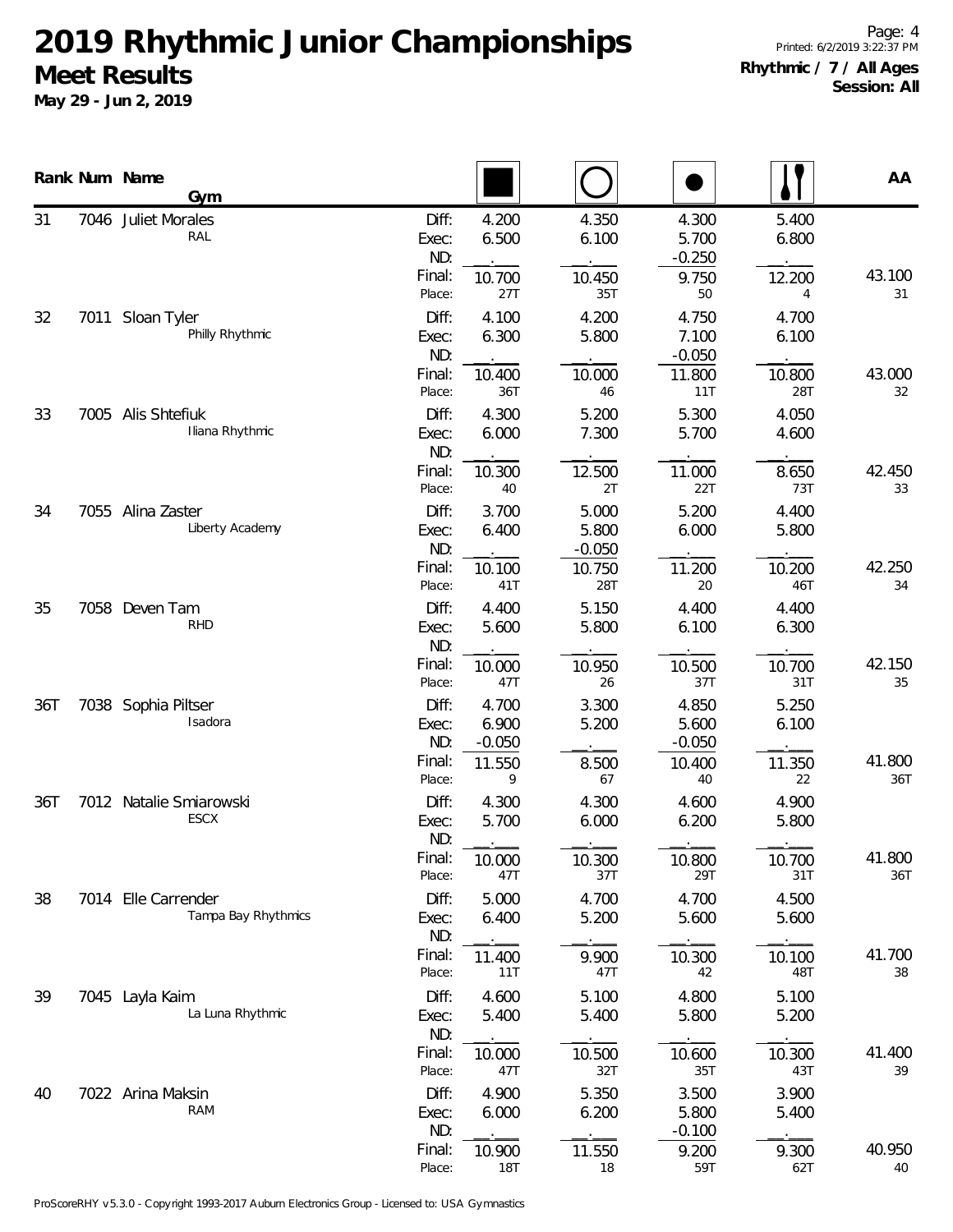|     |      | Rank Num Name<br>Gym                     |                       |                            |                            |                |                            | AA            |
|-----|------|------------------------------------------|-----------------------|----------------------------|----------------------------|----------------|----------------------------|---------------|
| 41  |      | 7074 Paige Lim<br>Vitrychenko            | Diff:<br>Exec:<br>ND: | 4.400<br>6.000             | 4.800<br>5.300             | 5.000<br>5.900 | 4.900<br>4.600             |               |
|     |      |                                          | Final:<br>Place:      | 10.400<br>36T              | 10.100<br>42T              | 10.900<br>27T  | 9.500<br>61                | 40.900<br>41  |
| 42  | 7008 | Kaitlyn Kao<br>Empire Rhythmic Gym       | Diff:<br>Exec:<br>ND: | 4.600<br>6.300             | 4.700<br>6.200<br>$-0.050$ | 4.050<br>4.700 | 3.750<br>6.100             |               |
|     |      |                                          | Final:<br>Place:      | 10.900<br><b>18T</b>       | 10.850<br>27               | 8.750<br>68    | 9.850<br>56                | 40.350<br>42  |
| 43  |      | 7019 Alisa Sadykov<br>Liberty Academy    | Diff:<br>Exec:<br>ND: | 3.800<br>6.100             | 3.800<br>5.100             | 4.700<br>5.400 | 5.200<br>6.200             |               |
|     |      |                                          | Final:<br>Place:      | 9.900<br>54                | 8.900<br>60T               | 10.100<br>46   | 11.400<br>21               | 40.300<br>43  |
| 44  |      | 7001 Yana Kuzmanova<br><b>ESCX</b>       | Diff:<br>Exec:<br>ND: | 4.250<br>5.500             | 5.300<br>6.000             | 3.750<br>5.600 | 4.550<br>5.200             |               |
|     |      |                                          | Final:<br>Place:      | 9.750<br>57T               | 11.300<br>20T              | 9.350<br>55T   | 9.750<br>57                | 40.150<br>44  |
| 45T | 7037 | Maya Lopatinski<br>Inspiration           | Diff:<br>Exec:<br>ND: | 4.150<br>6.300             | 3.800<br>5.200             | 5.250<br>6.700 | 3.900<br>4.500             |               |
|     |      |                                          | Final:<br>Place:      | 10.450<br>35               | 9.000<br>58                | 11.950<br>10   | 8.400<br>76                | 39.800<br>45T |
| 45T |      | 7034 Abby Klimovich<br><b>CTR</b>        | Diff:<br>Exec:<br>ND: | 4.450<br>6.200             | 4.550<br>5.900             | 4.800<br>3.900 | 4.100<br>5.900             |               |
|     |      |                                          | Final:<br>Place:      | 10.650<br>29               | 10.450<br>35T              | 8.700<br>69    | 10.000<br>53T              | 39.800<br>45T |
| 47T |      | 7017 Doris Zhu<br><b>MHG</b>             | Diff:<br>Exec:<br>ND: | 4.600<br>6.200             | 4.500<br>5.000             | 4.400<br>5.800 | 4.300<br>4.800<br>$-0.050$ |               |
|     |      |                                          | Final:<br>Place:      | 10.800<br>24T              | 9.500<br>51T               | 10.200<br>43T  | 9.050<br>67T               | 39.550<br>47T |
| 47T |      | 7066 Maria Serper<br>Evergreen Rhythmics | Diff:<br>Exec:<br>ND: | 4.400<br>5.600             | 4.900<br>5.600             | 3.650<br>5.300 | 4.600<br>5.500             |               |
|     |      |                                          | Final:<br>Place:      | 10.000<br>47T              | 10.500<br>32T              | 8.950<br>67    | 10.100<br>48T              | 39.550<br>47T |
| 49  |      | 7032 Alexandra Rykova<br>IK Gymnastics   | Diff:<br>Exec:<br>ND: | 4.200<br>5.300<br>$-0.050$ | 4.100<br>5.400             | 4.400<br>5.400 | 5.100<br>5.600             |               |
|     |      |                                          | Final:<br>Place:      | 9.450<br>63                | 9.500<br>51T               | 9.800<br>49    | 10.700<br>31T              | 39.450<br>49  |
| 50  |      | 7006 Noelani Ligienza<br><b>LLM</b>      | Diff:<br>Exec:<br>ND: | 4.900<br>5.100             | 4.700<br>5.400             | 4.500<br>5.100 | 4.600<br>5.100             |               |
|     |      |                                          | Final:<br>Place:      | 10.000<br>47T              | 10.100<br>42T              | 9.600<br>52    | 9.700<br>58T               | 39.400<br>50  |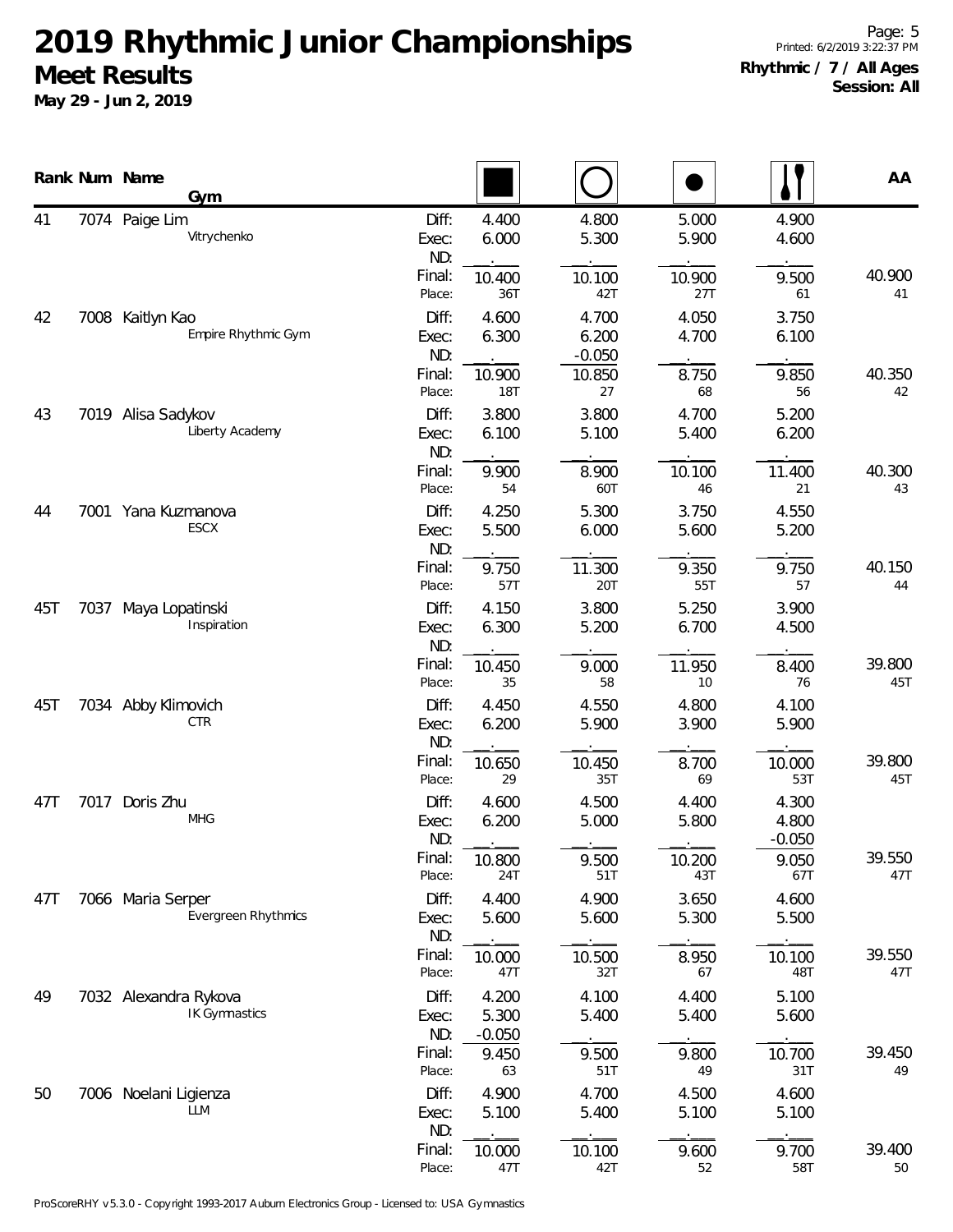|     |      | Rank Num Name         | Gym                                      |                       |                            |                            |                            |                | AA            |
|-----|------|-----------------------|------------------------------------------|-----------------------|----------------------------|----------------------------|----------------------------|----------------|---------------|
| 51  | 7077 |                       | Christina Tatarchuk<br>Isadora           | Diff:<br>Exec:<br>ND: | 4.500<br>5.600             | 4.100<br>4.500<br>$-0.600$ | 4.500<br>6.300             | 4.700<br>5.400 |               |
|     |      |                       |                                          | Final:<br>Place:      | 10.100<br>41T              | 8.000<br>72                | 10.800<br>29T              | 10.100<br>48T  | 39.000<br>51  |
| 52T | 7027 | Nina Tomasello        | Rhythmic Art                             | Diff:<br>Exec:<br>ND: | 3.600<br>5.800             | 3.200<br>4.900             | 4.800<br>6.100             | 4.850<br>5.400 |               |
|     |      |                       |                                          | Final:<br>Place:      | 9.400<br>$64*$             | 8.100<br>71                | 10.900<br>27T              | 10.250<br>45   | 38.650<br>52T |
| 52T |      | 7033 Athena Azarmi    | CHR                                      | Diff:<br>Exec:<br>ND: | 3.700<br>5.700             | 4.300<br>5.300             | 4.650<br>4.800             | 5.200<br>5.000 |               |
|     |      |                       |                                          | Final:<br>Place:      | 9.400<br>$64*$             | 9.600<br>49T               | 9.450<br>53                | 10.200<br>46T  | 38.650<br>52T |
| 54  |      | 7061 Victoria Ershova | Iliana Rhythmic                          | Diff:<br>Exec:<br>ND: | 3.800<br>5.900<br>$-0.050$ | 3.150<br>4.900<br>$-0.100$ | 4.300<br>6.300             | 4.000<br>6.300 |               |
|     |      |                       |                                          | Final:<br>Place:      | 9.650<br>61                | 7.950<br>73                | 10.600<br>35T              | 10.300<br>43T  | 38.500<br>54  |
| 55T | 7009 | Madison Wu            | La Luna Rhythmic                         | Diff:<br>Exec:<br>ND: | 4.300<br>5.400             | 4.000<br>4.800             | 3.800<br>5.600<br>$-0.050$ | 4.750<br>5.600 |               |
|     |      |                       |                                          | Final:<br>Place:      | 9.700<br>59T               | 8.800<br>62T               | 9.350<br>55T               | 10.350<br>42   | 38.200<br>55T |
| 55T | 7054 |                       | Elizabeth Cameron<br>Evergreen Rhythmics | Diff:<br>Exec:<br>ND: | 3.300<br>5.600             | 4.000<br>5.900             | 3.500<br>5.900             | 4.400<br>5.600 |               |
|     |      |                       |                                          | Final:<br>Place:      | 8.900<br>71                | 9.900<br>47T               | 9.400<br>54                | 10.000<br>53T  | 38.200<br>55T |
| 57T | 7079 | Edel Kasenova         | Miami Gymnastics                         | Diff:<br>Exec:<br>ND: | 4.400<br>5.700             | 3.400<br>3.900<br>$-0.050$ | 4.200<br>6.000             | 4.900<br>5.600 |               |
|     |      |                       |                                          | Final:<br>Place:      | 10.100<br>41T              | 7.250<br>79                | 10.200<br>43T              | 10.500<br>38T  | 38.050<br>57T |
| 57T |      |                       | 7044 Victoria Vozvyshayeva<br>CTR        | Diff:<br>Exec:<br>ND: | 4.000<br>5.800             | 4.700<br>5.800             | 4.350<br>4.700             | 4.000<br>4.700 |               |
|     |      |                       |                                          | Final:<br>Place:      | 9.800<br>55T               | 10.500<br>32T              | 9.050<br>63T               | 8.700<br>72    | 38.050<br>57T |
| 59  |      | 7024 Milena Avanesova | <b>RRT</b>                               | Diff:<br>Exec:<br>ND: | 3.400<br>5.400             | 3.700<br>5.200<br>$-0.500$ | 4.700<br>5.500             | 5.200<br>5.400 |               |
|     |      |                       |                                          | Final:<br>Place:      | 8.800<br>72                | 8.400<br>68T               | 10.200<br>43T              | 10.600<br>34T  | 38.000<br>59  |
| 60  |      | 7028 Lia Kovalsky     | <b>NWR</b>                               | Diff:<br>Exec:<br>ND: | 3.900<br>6.100             | 3.850<br>6.800             | 3.100<br>3.600             | 4.200<br>6.400 |               |
|     |      |                       |                                          | Final:<br>Place:      | 10.000<br>47T              | 10.650<br>31               | 6.700<br>80                | 10.600<br>34T  | 37.950<br>60  |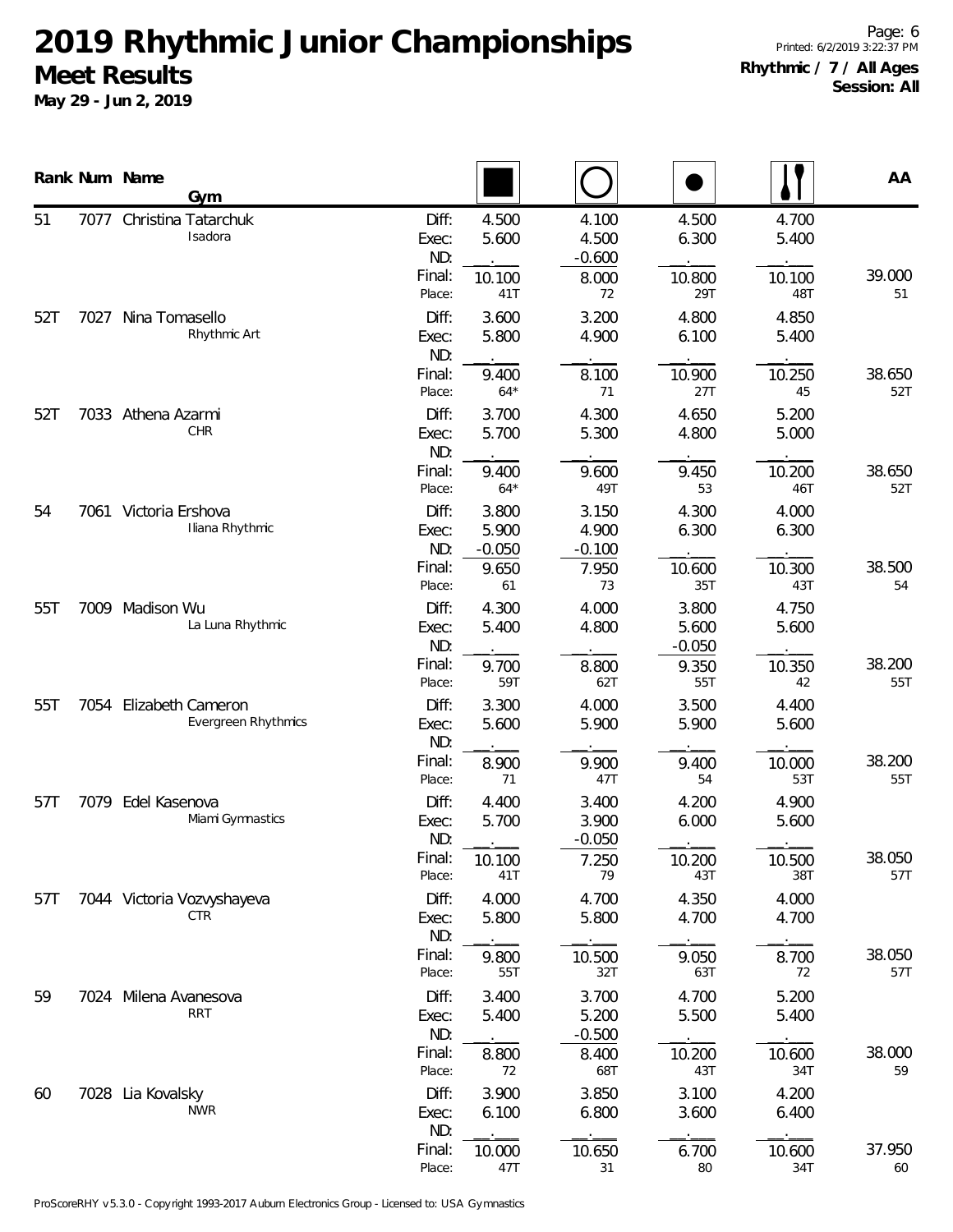|     |      | Rank Num Name<br>Gym                         |                       |                      |                |                            |                | AA            |
|-----|------|----------------------------------------------|-----------------------|----------------------|----------------|----------------------------|----------------|---------------|
| 61  |      | 7052 Bo Matlashewski<br>Twin Cities Rhythmic | Diff:<br>Exec:<br>ND: | 3.400<br>5.000       | 4.000<br>5.600 | 4.200<br>5.800             | 4.200<br>5.700 |               |
|     |      |                                              | Final:<br>Place:      | 8.400<br>75          | 9.600<br>49T   | 10.000<br>47T              | 9.900<br>55    | 37.900<br>61  |
| 62T |      | 7075 Anastasia Dubinkina<br>Isadora          | Diff:<br>Exec:<br>ND: | 4.800<br>6.100       | 4.000<br>4.300 | 4.200<br>5.100             | 4.200<br>4.900 |               |
|     |      |                                              | Final:<br>Place:      | 10.900<br><b>18T</b> | 8.300<br>70    | 9.300<br>58                | 9.100<br>66    | 37.600<br>62T |
| 62T |      | 7042 Dana Turdalieva<br><b>MHG</b>           | Diff:<br>Exec:<br>ND: | 4.300<br>6.400       | 4.700<br>5.400 | 3.600<br>3.900             | 4.300<br>5.000 |               |
|     |      |                                              | Final:<br>Place:      | 10.700<br>27T        | 10.100<br>42T  | 7.500<br>77                | 9.300<br>62T   | 37.600<br>62T |
| 64  |      | 7026 Alexandra Rendon-Olivares<br><b>RRT</b> | Diff:<br>Exec:<br>ND: | 3.600<br>4.700       | 3.300<br>4.500 | 4.700<br>5.700<br>$-0.050$ | 5.400<br>5.100 |               |
|     |      |                                              | Final:<br>Place:      | 8.300<br>77T         | 7.800<br>74T   | 10.350<br>41               | 10.500<br>38T  | 36.950<br>64  |
| 65  |      | 7004 Emma Potra<br>La Luna Rhythmic          | Diff:<br>Exec:<br>ND: | 3.350<br>4.600       | 4.800<br>4.300 | 3.800<br>5.200             | 4.600<br>5.500 |               |
|     |      |                                              | Final:<br>Place:      | 7.950<br>80          | 9.100<br>57    | 9.000<br>65T               | 10.100<br>48T  | 36.150<br>65  |
| 66T |      | 7076 Elizabeth Shen<br>ORGDA                 | Diff:<br>Exec:<br>ND: | 3.800<br>5.600       | 3.350<br>5.600 | 3.500<br>5.500             | 3.950<br>4.800 |               |
|     |      |                                              | Final:<br>Place:      | 9.400<br>64T         | 8.950<br>59    | 9.000<br>65T               | 8.750<br>71    | 36.100<br>66T |
| 66T |      | 7029 Anastasia Martynava<br>Rhythmic Art     | Diff:<br>Exec:<br>ND: | 3.700<br>5.300       | 3.300<br>5.500 | 4.000<br>5.200<br>$-0.050$ | 4.050<br>5.100 |               |
|     |      |                                              | Final:<br>Place:      | 9.000<br>70          | 8.800<br>62T   | 9.150<br>61                | 9.150<br>65    | 36.100<br>66T |
| 68  |      | 7067 Jane Gorohovsky<br>Inspiration          | Diff:<br>Exec:<br>ND: | 4.900<br>6.000       | 3.750<br>5.400 | 2.900<br>4.400             | 3.550<br>5.100 |               |
|     |      |                                              | Final:<br>Place:      | 10.900<br><b>18T</b> | 9.150<br>56    | 7.300<br>78T               | 8.650<br>73T   | 36.000<br>68  |
| 69  |      | 7041 Irene Tseng<br>La Luna Rhythmic         | Diff:<br>Exec:<br>ND: | 3.600<br>5.100       | 4.100<br>4.700 | 4.250<br>5.100             | 3.550<br>5.500 |               |
|     |      |                                              | Final:<br>Place:      | 8.700<br>73          | 8.800<br>62T   | 9.350<br>55T               | 9.050<br>67T   | 35.900<br>69  |
| 70  | 7071 | Elisabeth Holodenko<br>M&N                   | Diff:<br>Exec:<br>ND: | 3.350<br>5.000       | 3.000<br>5.400 | 3.600<br>5.600             | 2.700<br>6.500 |               |
|     |      |                                              | Final:<br>Place:      | 8.350<br>76          | 8.400<br>68T   | 9.200<br>59T               | 9.200<br>64    | 35.150<br>70  |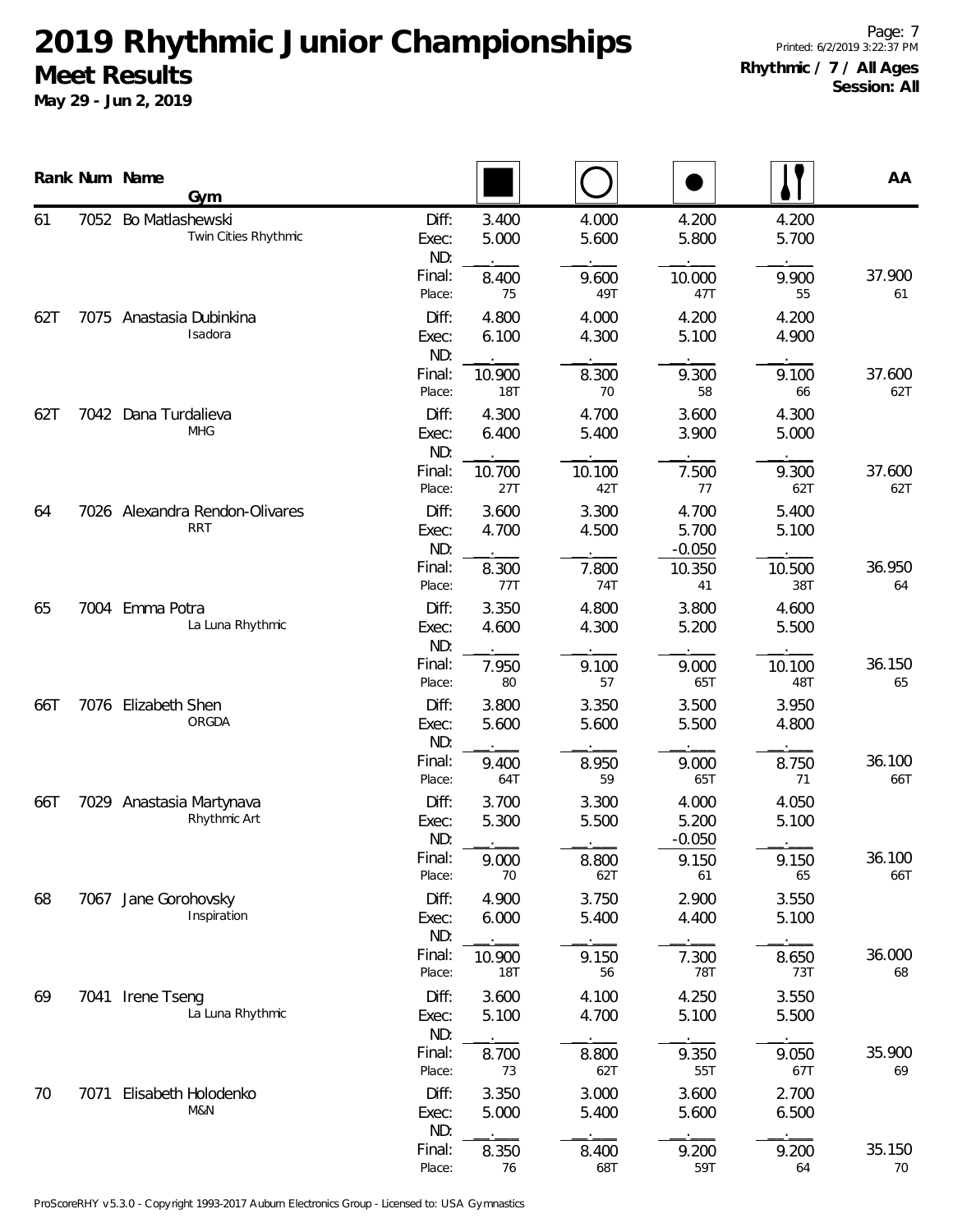|     |      | Rank Num Name<br><b>Gym</b>                        |                       |                |                            |                |                | AA            |
|-----|------|----------------------------------------------------|-----------------------|----------------|----------------------------|----------------|----------------|---------------|
| 71  | 7007 | <b>Molly Scheidt</b><br><b>DSA</b>                 | Diff:<br>Exec:<br>ND: | 3.750<br>5.500 | 3.800<br>5.100             | 3.850<br>4.700 | 3.450<br>4.900 |               |
|     |      |                                                    | Final:<br>Place:      | 9.250<br>68    | 8.900<br>60T               | 8.550<br>72    | 8.350<br>77    | 35.050<br>71  |
| 72T |      | 7015 Alexis Georgiev<br>Tampa Bay Rhythmics        | Diff:<br>Exec:<br>ND: | 3.550<br>5.100 | 3.400<br>4.400             | 3.500<br>5.000 | 3.900<br>5.800 |               |
|     |      |                                                    | Final:<br>Place:      | 8.650<br>74    | 7.800<br>74T               | 8.500<br>73T   | 9.700<br>58T   | 34.650<br>72T |
| 72T |      | 7003 Alexis Sevigny<br>La Luna Rhythmic            | Diff:<br>Exec:<br>ND: | 3.000<br>4.900 | 4.200<br>5.000             | 3.650<br>5.400 | 3.200<br>5.300 |               |
|     |      |                                                    | Final:<br>Place:      | 7.900<br>81T   | 9.200<br>55                | 9.050<br>63T   | 8.500<br>75    | 34.650<br>72T |
| 74  |      | 7072 Emily Tabak<br><b>IK Gymnastics</b>           | Diff:<br>Exec:<br>ND: | 3.850<br>6.100 | 4.300<br>5.000             | 2.500<br>2.800 | 4.300<br>5.400 |               |
|     |      |                                                    | Final:<br>Place:      | 9.950<br>53    | 9.300<br>54                | 5.300<br>82    | 9.700<br>58T   | 34.250<br>74  |
| 75  |      | 7069 Alissa Denisov<br>M&N                         | Diff:<br>Exec:<br>ND: | 3.900<br>5.700 | 2.900<br>4.500<br>$-0.200$ | 2.600<br>5.500 | 3.250<br>5.600 |               |
|     |      |                                                    | Final:<br>Place:      | 9.600<br>62    | 7.200<br>80                | 8.100<br>75    | 8.850<br>70    | 33.750<br>75  |
| 76  |      | 7023 Kamela Zakarian<br><b>Integrity Athletics</b> | Diff:<br>Exec:<br>ND: | 4.350<br>5.000 | 2.600<br>3.700             | 3.300<br>5.800 | 3.900<br>5.000 |               |
|     |      |                                                    | Final:<br>Place:      | 9.350<br>67    | 6.300<br>82                | 9.100<br>62    | 8.900<br>69    | 33.650<br>76  |
| 77  |      | 7082 Greta Pavilonyte<br><b>NSR</b>                | Diff:<br>Exec:<br>ND: | 4.300<br>6.100 | 2.900<br>4.800             | 3.100<br>5.500 | 3.300<br>3.600 |               |
|     |      |                                                    | Final:<br>Place:      | 10.400<br>36T  | 7.700<br>76                | 8.600<br>70T   | 6.900<br>79    | 33.600<br>77  |
| 78  |      | 7070 Cynthia Zhao<br>ORGDA                         | Diff:<br>Exec:<br>ND: | 3.900<br>5.300 | 3.700<br>5.000             | 3.800<br>4.700 | 3.600<br>1.900 |               |
|     |      |                                                    | Final:<br>Place:      | 9.200<br>69    | 8.700<br>66                | 8.500<br>73T   | 5.500<br>83    | 31.900<br>78  |
| 79  | 7021 | Claire Frank<br>Rose City                          | Diff:<br>Exec:<br>ND: | 4.000<br>5.800 | 3.100<br>4.300             | 2.600<br>1.900 | 3.600<br>6.500 |               |
|     |      |                                                    | Final:<br>Place:      | 9.800<br>55T   | 7.400<br>78                | 4.500<br>83    | 10.100<br>48T  | 31.800<br>79  |
| 80  |      | 7013 Jaclyn Todromovich<br>Oakland Rhythmics       | Diff:<br>Exec:<br>ND: | 3.800<br>4.500 | 3.600<br>3.900             | 4.100<br>4.500 | 3.600<br>3.200 |               |
|     |      |                                                    | Final:<br>Place:      | 8.300<br>77T   | 7.500<br>77                | 8.600<br>70T   | 6.800<br>82    | 31.200<br>80  |